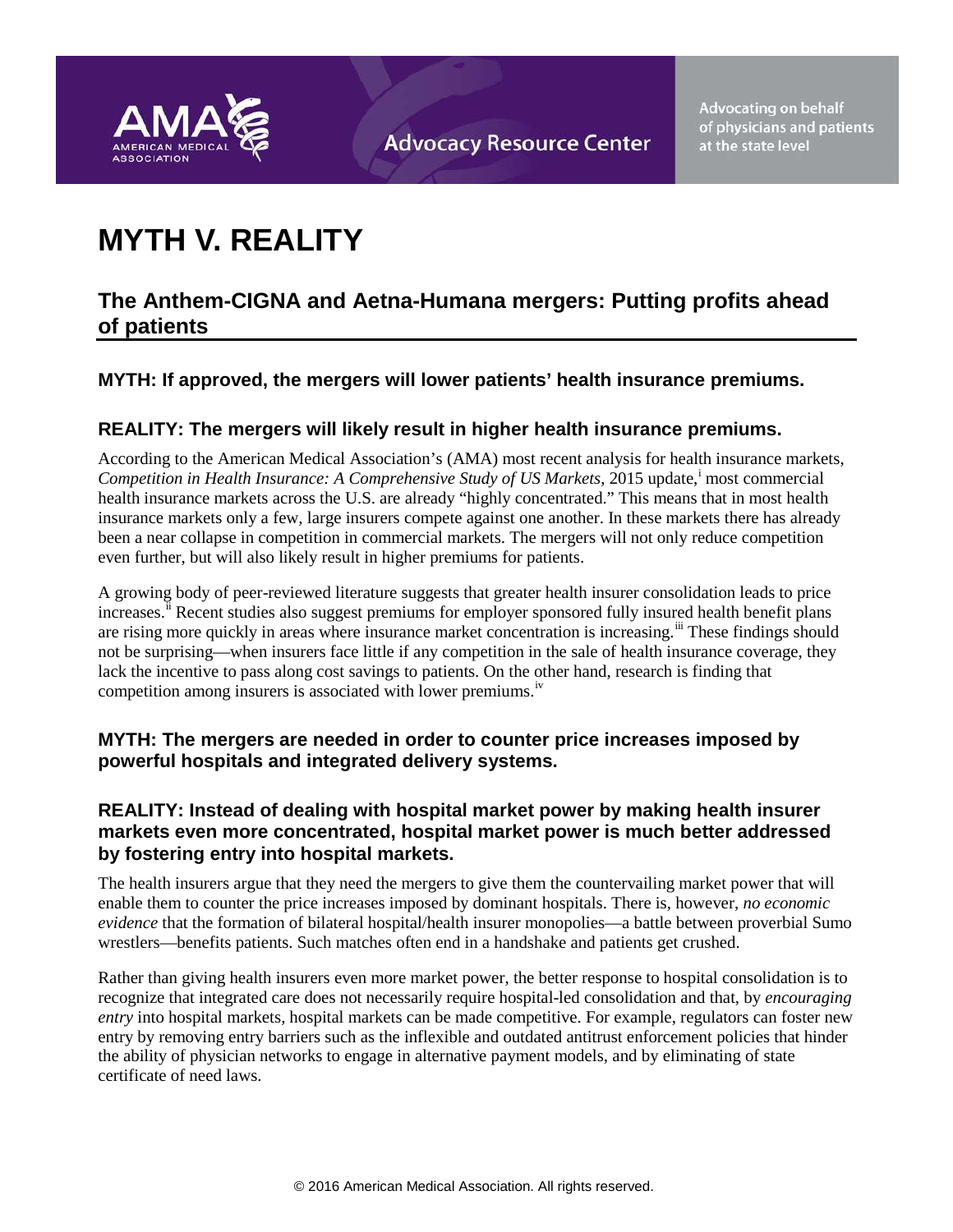$\ddot{\phantom{a}}$ 

**MYTH: Even if commercial health insurance markets are concentrated, the mergers present no anticompetitive concerns in the Medicare Advantage market because that market is competitive.**

#### **REALITY: Competitive conditions in Medicare Advantage markets appear to be** *even more troubling* **than in the commercial health insurance market studied by the AMA.**

According to an August 2015 Commonwealth Fund study "there is little or no competition in Medicare Advantage insurance markets in 97% of U.S. counties." The study also found that even among the 100 counties that had the most Medicare beneficiaries, 81% of those counties did not have competitive Medicare Ad[v](#page-5-4)antage markets. Competition was also found to be considerably worse in rural areas than in urban areas. <sup>v</sup>

#### **MYTH: No one should be concerned about the mergers' impact on Medicare Advantage—if the mergers further reduce competition in Medicare Advantage and the quality of Medicare Advantage plans' suffers, Medicare beneficiaries can easily switch back to traditional Medicare. There's no real difference between traditional Medicare and Medicare Advantage.**

#### **REALITY: Further reduction of competition in Medicare Advantage is likely to be a**  *critical* **issue for seniors enrolled in Medicare Advantage plans.**

Vitally important distinctions separate Medicare Advantage from traditional Medicare. Medicare Advantage plans offer substantially richer benefits at lower costs than traditional Medicare. Seniors in Medicare Advantage plans can also receive a single plan covering a variety of benefits that seniors in traditional Medicare must assemble themselves. The combination of richer benefits and one-stop shopping accounts for the strong preference by many seniors for Medicare Advantage plans. For those patients, the closest competition to one Medicare Advantage insurer's plan is another insurer's Medicare Advantage plan- traditional Medicare is not an inadequate substitute. The US Department of Justice (DOJ) has concluded that traditional Medicare is not an adequate substitute for Medicare Advantage.<sup>[1](#page-1-0)</sup> Consequently, the reduction in quality that further lessening of competition that the mergers' will cause in the Medicare Advantage market is likely to have a significant, negative impact on many seniors currently enrolled in Medicare Advantage plans.

#### **MYTH: Medical loss ratio requirements will prevent health insurers from raising premiums above competitive levels.**

#### **REALITY: Medical loss ratio requirements only address how health insurers must allocate premium dollars, and provide no protection against premium increases.**

The health insurers claim that because medical loss ratio (MLR) regulations require large health insurers to devote at least 85 percent of premium revenues to paying claims and quality improvement, patients will be protected from any premium increases resulting from the mergers. This is simply not true, for the following reasons:

<span id="page-1-0"></span><sup>1</sup> *See U.S. v. United Health Group and Sierra Health Services Inc*., Civil No1:08 –cu-00322 (DDC2008). © 2016 American Medical Association. All rights reserved.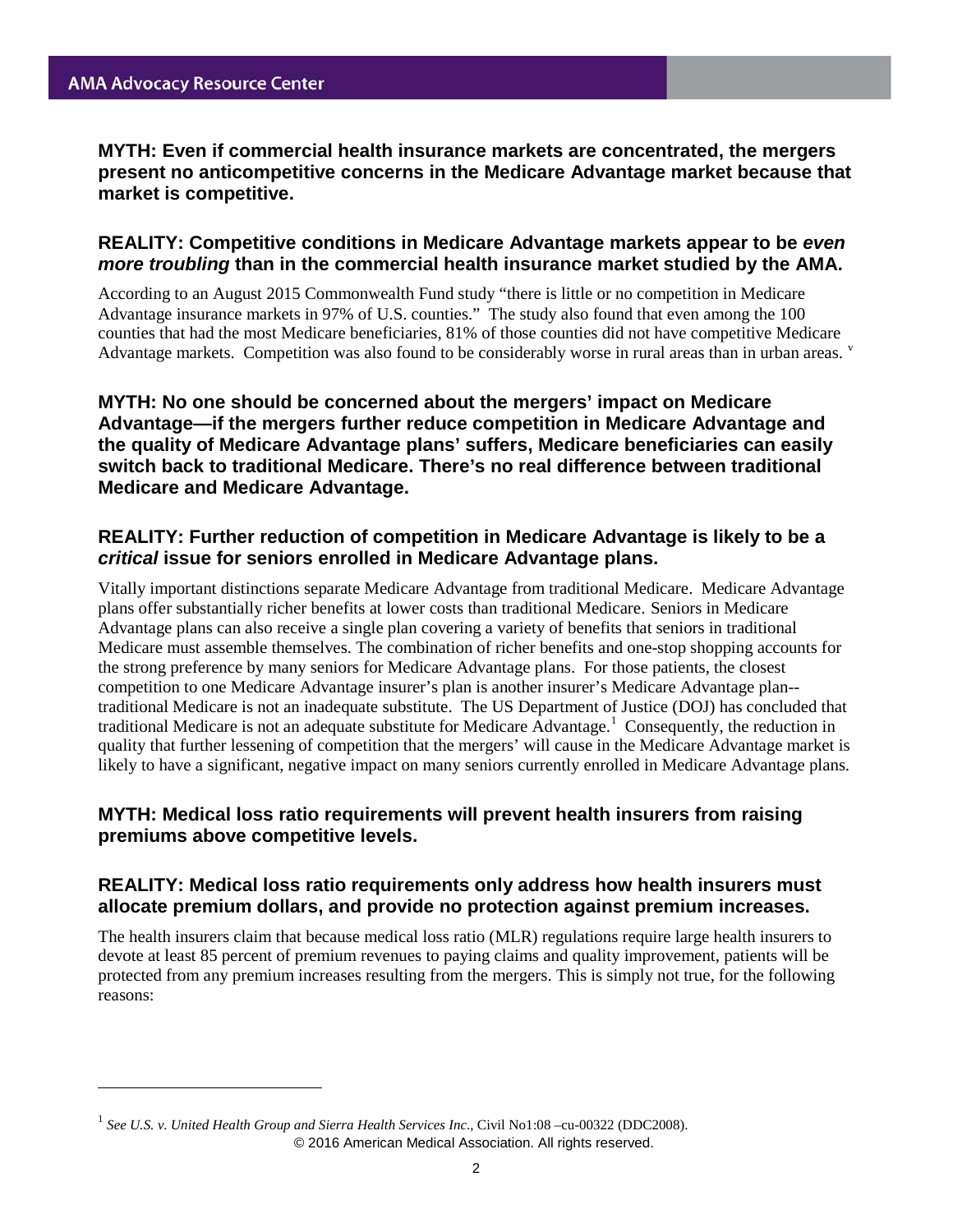- **MLR requirements do not apply to more than half of Americans under age 65 with health insurance** coverage because the MLR regulations do not apply to privately-insured enrollees in self-insured plans;
- **Because the MLR** is calculated at the state and market level, the merged insurers may be able to offset low MLRs in one geographic area or sub-segment with high MLR in another; $\dot{v}$
- The MLR requirements do not address the level of the premium increase, only the percentage used for claims and quality activities; and
- The MLR regulation does not address non-price dimensions of health insurer competition such as product design, provider networks, and customer service.

### **MYTH: The mergers will improve health plan quality.**

### **REALITY: The mergers are more likely to** *adversely affect* **health insurance plan quality.**

Insurers are already creating very narrow and restricted networks that force patients to go out-of-network to access care. If approved, the mergers would reduce pressures on insurers to offer broader networks to compete for members or respond to patients' access needs. The mergers will therefore make it even more likely that patients will find themselves in inadequate networks and be forced to access out-of-network care at some point. Similarly, it is very likely that patients will find themselves at in-network hospitals where, given restricted networks, many of the hospitals' physicians will not have been offered a contract by the merged insurers.

#### **MYTH: The mergers will create new efficiencies and economies of scale that will benefit patients.**

#### **REALITY: Claims about the mergers' purported efficiencies are purely speculative, and based on previous evidence. If approved, it is highly unlikely that any of the mergers' real benefits will be passed on to consumers.**

Although the health insurers claim that the mergers will benefit patients by creating greater efficiencies, e.g., via though economies of scale, these claims are merely speculative, and in no way offset the patient harm that the mergers will likely cause. And, even if the mergers generate some patient benefits, it is questionable whether the benefits produced by those efficiencies "will be passed through to consumers in light of that diminished competition."<sup>[vii](#page-5-6)</sup> Unfortunately, insurers have a dismal track record of passing any savings from an acquisition on to patients, and there is no reason to believe that the merged insurers will act any differently.

#### **MYTH: The mergers will enable the health insurers to make patient care innovations.**

#### **REALITY: Provider organizations and non-national payers have taken the lead in patient care innovations.**

Contrary to the health insurers' claims, large insurers are *not* more likely to implement the innovative payment and care management programs that benefit employers and individual patients. In reality "concerted delivery system reform efforts have tended to emerge from other sources, such as provider systems…and nonnational payers," not commercial health insurers.<sup>[viii](#page-5-7)</sup>

#### © 2016 American Medical Association. All rights reserved.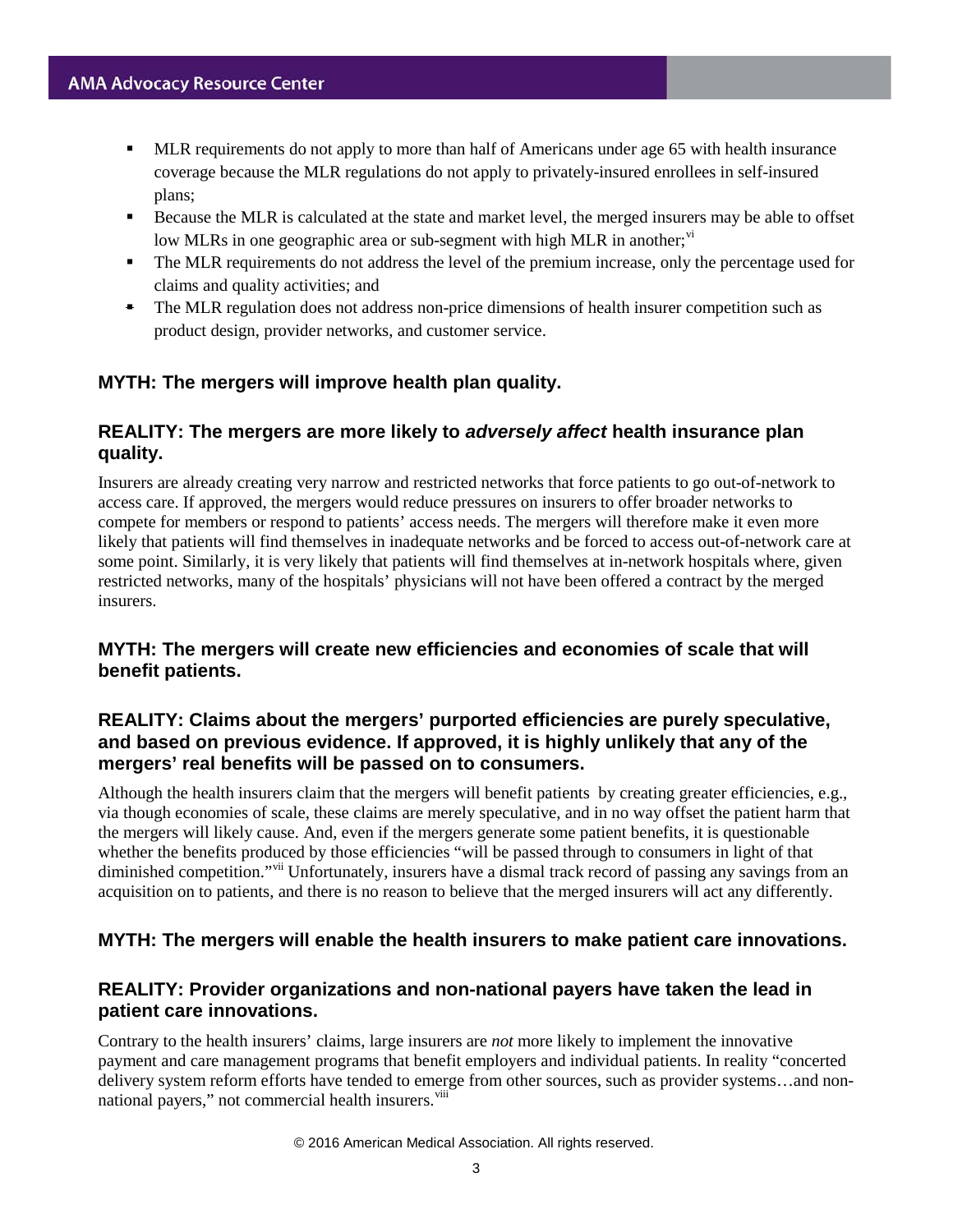#### **MYTH: The mergers will be good for patients because the health insurers will be able to control physician payments.**

#### **REALITY: The mergers will actually hurt patients by allowing insurers to depress physician payments below competitive levels.**

Although the health insurers claim that the mergers will enable them to reduce patients' costs by controlling physician payments, the mergers will actually *harm* patients. This is because the merged insurers will likely have market power in the purchase of physician services, because the merged health insurer will be one of the biggest, if not the biggest, purchasers of physician services in its market. This market power would give those insurers overwhelming bargaining leverage over physicians, most of whom still work in practices with 10 or fewer physicians.<sup>[ix](#page-5-8)</sup> Because there will be even fewer health insurers in the market post-merger, physicians simply will *have to do business* with the merged insurers, and the insurers will be able to force physicians to accept payment below competitive levels.

Physician payments below competitive levels can harm patients in a number of ways. Compensation below competitive levels:

- Hinders physicians' ability to invest in new equipment, training, staff and other practice infrastructure that could improve the access to, and quality of, patient care;
- May force physicians to spend less time with patients to meet practice expenses;
- Can reduce patient care and access by motivating physicians to retire early or seek opportunities outside of medicine that are more rewarding (which would exacerbate an already significant shortage of primary care physicians in the US); and
- When one or more health insurers dominate a market, physicians can be pressured not to engage in aggressive patient advocacy, a crucial safeguard of patient care.

#### **MYTH: There is no evidence supporting the claim that payments below competitive levels actually harm patients.**

#### **REALITY: Both state and federal regulators have successfully challenged health insurer mergers on the grounds that the post-merger insurer would be able to hurt patients by depressing physician payments below competitive levels.**

For example, the DOJ has successfully challenged two health insurer mergers on the grounds that the mergers would have anticompetitive effects in the purchase of physician services.<sup>[x](#page-5-9)</sup> In a third proposed health insurer merger in 2010, the insurers abandoned their merger plans when the DOJ complained that the merger "…would have given Blue Cross Michigan the ability to control physician payment rates in a manner that could harm the quality of healthcare delivered to consumers."<sup>[xi](#page-5-10)</sup>

Likewise, in 2008 the Pennsylvania Department of Insurance (DOI) was prepared to block a proposed health insurer merger, because the merger would have granted the merged insurer undue leverage over physicians and other health care providers. The DOI found that this leverage would be "to the detriment of the insurance buying public" and would result in "weaker provider networks for consumers who depend on these networks for access to quality healthcare."<sup>[xii](#page-5-11)</sup> The DOI further concluded that "the clear weight of economic opinion is that consumers do best when there is a competitive market for purchasing provider services."<sup>[xiii](#page-5-12)</sup>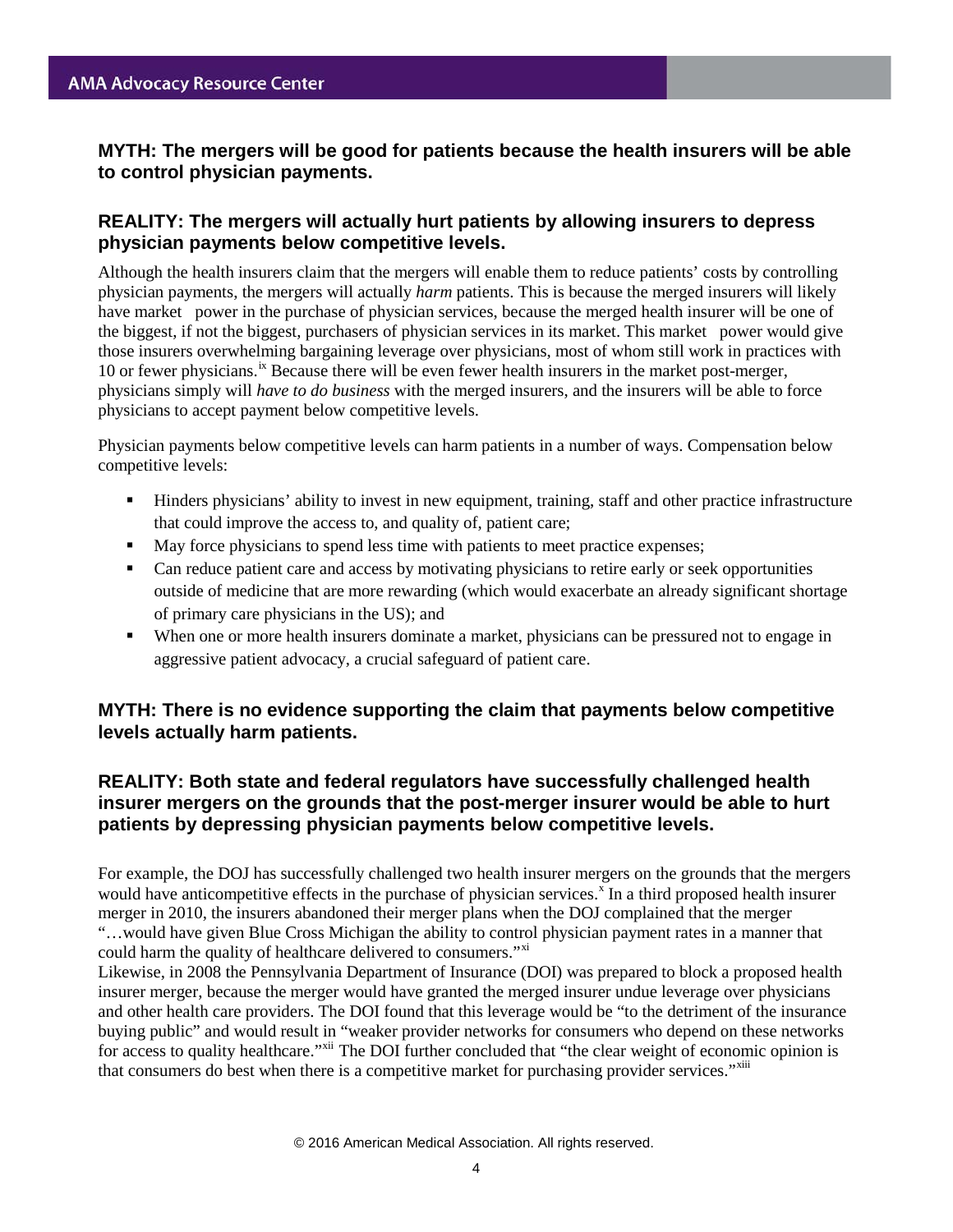**MYTH: The mergers will not be anticompetitive because other competing insurers will be able to enter the merged insurers' markets.**

#### **REALITY: It is highly unlikely that other insurers will be able to enter the merged insurers' markets.**

The health insurers claim that the mergers will not harm patients because other insurers will be able to enter the merged insurers' markets and compete with merged insurers. It is, however, unlikely that other competing health insurers will be able to enter the insurers' markets because associated entry barriers are so imposing. These barriers include state regulatory requirements; the need for sufficient business to permit the spreading of risk; and contending with established insurance companies that have built long-term relationships with employers and patients.<sup>[xiv](#page-5-13)</sup>

Further, state and federal regulators have recognized how daunting entry barriers are to health insurer entry. For example, a DOJ study of entry and expansion in the health insurance industry found that "brokers typically are reluctant to sell new health insurance plans, even if those plans have substantially reduced premiums, unless the plan has strong brand recognition or a good reputation in the geographic area where the broker operates."[xv](#page-5-14) And in its 2008 analysis of a proposed health insurance merger, the Pennsylvania DOI concluded that "on balance, the evidence suggests that to the extent the proposed consolidation reduces competition, it is unlikely that other health insurance insurers will be able to step in and replace the loss in competition."<sup>[xvi](#page-5-15)</sup>

#### **MYTH: Divestiture is an appropriate means of dealing with any concerns about the mergers' anticompetitive effects.**

#### **REALITY: Any action short of completely blocking both mergers will fail to protect patients.**

Any remedy short of blocking the mergers would not adequately protect patients—divestiture will not protect patients because:

- No divestiture would protect against the loss of potential competition that occurs when two of the five largest health insurers are eliminated;
- Divesture could be highly disruptive to the marketplace and cause harm to patients, especially in MA markets where the elderly would be faced with a new insurer;
- Given the overwhelming number of markets that the mergers would adversely affect, it is unlikely that regulators will be able to find proposed buyers of assets that could supply health insurance at a cost and quality comparable to that of the merged insurers in the huge number of affected markets;
- Any qualified purchaser able to contract with a cost competitive network of hospitals and physicians, if found, would probably already be a market participant, and a divestiture to such an existing market participant would not likely return the market to even pre-merger levels of competition.